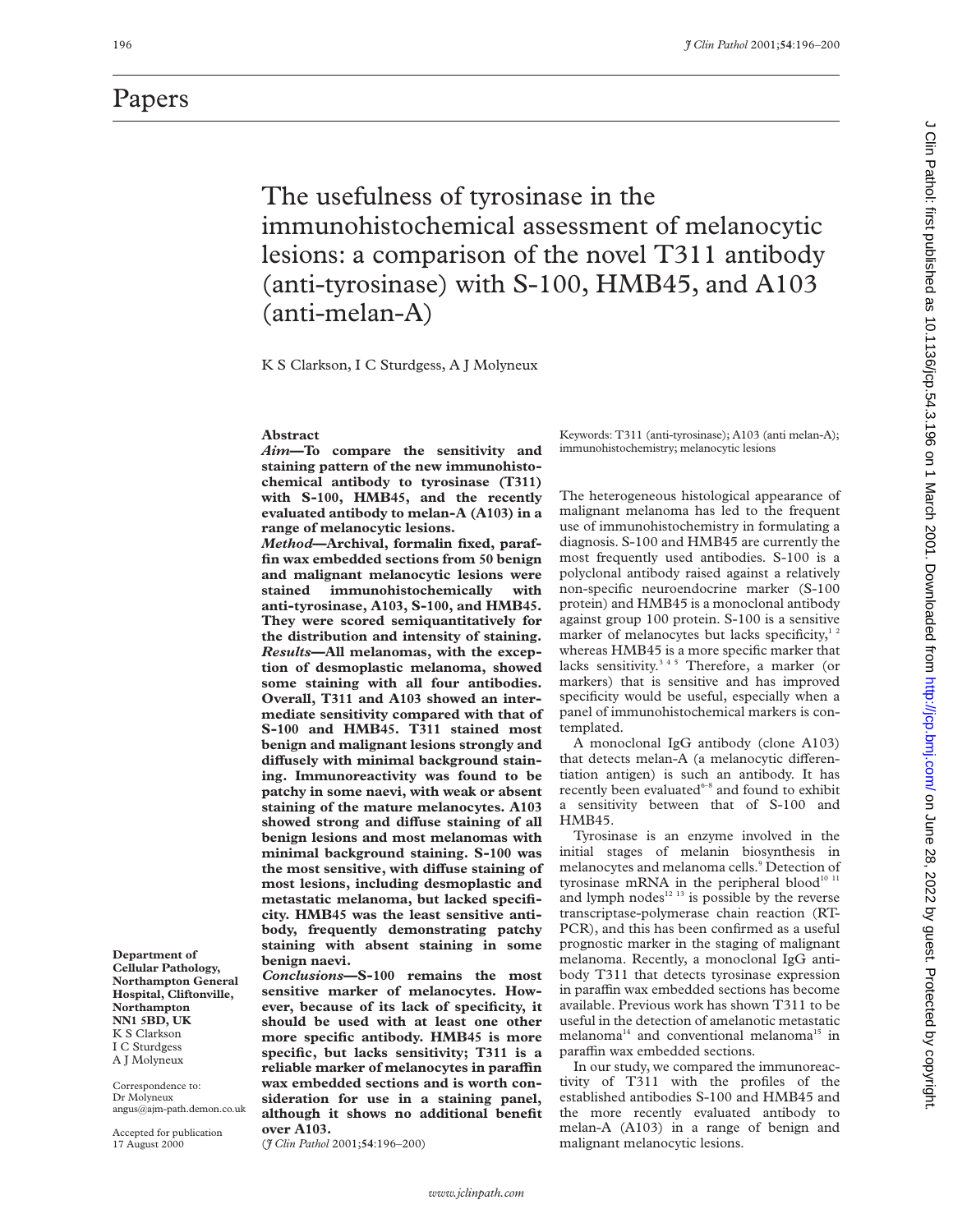*Table 1 Summary of the intensity and distribution of melanocyte staining with T311, A103, S-100, and HMB45 in benign melanocytic lesions*

|                                      | T311                                                                                 | A <sub>103</sub>     | $S-100$                                     | HMB45                                                                                       |
|--------------------------------------|--------------------------------------------------------------------------------------|----------------------|---------------------------------------------|---------------------------------------------------------------------------------------------|
| Compound naevus (4)                  | ++ Junctional and superficial dermal cells + deep<br>dermal cells (2)                | $++$ All cells $(4)$ | $++$ All cells $(4)$                        | + Junctional and superficial dermal cells (2)                                               |
|                                      | ++ Junctional and superficial dermal cells with no<br>staining deep dermal cells (2) |                      |                                             | No staining $(2)$                                                                           |
| Intradermal naevus (3)               | $+$ All cells $(1)$<br>++ Superficial dermal cells (2)                               | $++$ All cells $(3)$ | $++$ All cells $(3)$                        | ++ Superficial dermal cells (1)<br>No staining $(2)$                                        |
| Junctional naevus (3)                | $++$ All cells $(3)$                                                                 | $++$ All cells $(3)$ | $++$ All cells $(3)$                        | $++$ All cells $(2)$<br>$+$ All cells $(1)$                                                 |
| Blue naevus (3)                      | $++$ All cells $(2)$<br>++ Deep dermal cells + superficial dermal cells (1)          | $++$ All cells $(3)$ | $++$ All cells $(2)$<br>$+$ All cells $(1)$ | $++$ All cells $(1)$<br>++ Deep dermal cells no staining of<br>superficial dermal cells (2) |
| Spitz naevus (4)                     | $++$ All cells $(4)$                                                                 | $++$ All cells $(4)$ | $++$ All cells $(4)$                        | $++$ All cells $(2)$<br>+ Superficial dermal cells (2)                                      |
| Spindle cell naevus of<br>Reed $(4)$ | $++$ All cells $(4)$                                                                 | $++$ All cells $(4)$ | $++$ All cells $(4)$                        | $++$ All cells $(3)$<br>$+$ All cells $(1)$                                                 |
| Dysplastic naevus (4)                | $++$ All cells $(3)$<br>$+$ All cells $(1)$                                          | $++$ All cells $(4)$ | $++$ All cells $(4)$                        | $++$ All cells $(3)$<br>$+$ All cells $(1)$                                                 |

Staining: +, weak; ++, strong.

#### **Materials and methods**

Archival formalin fixed, paraffin wax embedded sections from a range of melanocytic lesions were selected at random. A total of 50 melanocytic lesions were included comprising 25 benign lesions, namely: compound naevus (four), intradermal naevus (three), junctional naevus (three), blue naevus (three), Spitz naevus (four), spindle cell naevus of Reed (four), and dysplastic naevus (in this study a naevus showing architectural and cytological atypia) (four); and 25 malignant lesions, namely: nodular melanoma (five), superficial spreading melanoma (nine), metastatic melanoma (five), desmoplastic melanoma (two), lentigo maligna melanoma (two), and acral lentiginous melanoma (two).

The 3 um thick sections were cut and floated on to 3' aminopropyltriethoxysilane (APES) coated slides and dried overnight at 37°C. The sections were dewaxed and rehydrated in a graded series of alcohols. Endogenous peroxidase was blocked by preincubation with 0.6% hydrogen peroxide for 15 minutes. For antigen retrieval, T311 and A103 sections were microwaved for 20 minutes ( $2 \times 10$  minutes) in Vector antigen unmasking solution (Vector, Peterborough, UK) at pH 6.0. The S-100 and HMB45 sections were incubated with trypsin (one Shandon trypsin tablet dissolved in 50 ml of distilled water) for 20 minutes at 37°C. All sections were then incubated with T311 (Novocastra, Newcastle upon Tyne, UK; 1/25), A103 (Novocastra; 1/25), S-100 (Dako, Ely, UK; 1/3000), and HMB45 (Dako; 1/200) for 60 minutes (T311, A103) or 30 minutes (S-100, HMB45). The slides were then developed using a standard indirect avidin–biotin complex (ABC) technique (Vectastain Elite ABC kit; Vector) on a Cadenza (Shandon, Runcorn, UK) automated immunostainer.

Cases were assessed semiquantitatively by two independent pathologists. The intensity and distribution of melanocyte staining in benign lesions and melanoma cell staining in malignant lesions was recorded for each antibody. In cases where there was a discrepancy in scoring between the pathologists a consensus score was agreed.

#### **Results**

Tables 1 and 2 summarise the staining profiles of the antibodies.

With the exception of desmoplastic malignant melanoma all four antibodies showed some immunoreactivity in all the melanoma cases.

T311 showed reliable staining of both benign and malignant melanocytic lesions with minimal background staining. Immunoreactivity was found to be patchy in some benign naevi, with weak or absent staining of the mature melanocytes but strong staining of the junctional and superficial dermal cells (fig 1A). There was diffuse staining of all malignant melanomas except for patchy staining in two of the metastatic melanomas (fig 1B) and an absence of staining in both desmoplastic melanomas.

*Table 2 Summary of the intensity and distribution of melanoma cell staining for T311, A103, S-100, and HMB45 in malignant melanocytic lesions*

|                                                                                             | T311                                                              | A103                                                                                 | $S - 100$                                                            | HMB45                                                                                  |
|---------------------------------------------------------------------------------------------|-------------------------------------------------------------------|--------------------------------------------------------------------------------------|----------------------------------------------------------------------|----------------------------------------------------------------------------------------|
| Nodular melanoma (5)                                                                        | $++$ All cells $(4)$<br>$+$ All cells $(1)$                       | $++$ All cells $(2)$<br>$+$ All cells $(1)$<br>$++$ Patchy $(1)$<br>$+$ Patchy $(1)$ | $++$ All cells $(3)$<br>$+$ All cells $(1)$<br>$++$ Patchy $(1)$     | $++$ All cells $(1)$<br>$++$ Patchy $(1)$<br>$+$ Patchy $(3)$                          |
| Superficial spreading melanoma (9)                                                          | $++$ All cells $(8)$<br>$+$ All cells $(1)$                       | $++$ All cells $(8)$<br>$+$ Patchy $(1)$                                             | $++$ All cells $(6)$<br>$+$ All cells $(2)$<br>$+$ Patchy $(1)$      | $++$ All cells $(5)$<br>$+$ All cells $(1)$<br>$++$ Patchy $(2)$<br>$+$ Patchy $(1)$   |
| Metastatic melanoma (5)                                                                     | $++$ All cells $(3)$<br>$++$ Patchy $(1)$<br>$+$ Patchy $(1)$     | $++$ All cells $(3)$<br>$++$ Patchy $(1)$<br>$+$ Patchy $(1)$                        | $++$ All cells $(5)$                                                 | $++$ All cells $(4)$<br>$++$ Patchy $(1)$                                              |
| Desmoplastic melanoma (2)<br>Lentigo maligna melanoma (2)<br>Acral lentiginous melanoma (2) | No staining $(2)$<br>$++$ All cells $(2)$<br>$++$ All cells $(2)$ | No staining $(2)$<br>$++$ All cells $(2)$<br>$++$ All cells $(2)$                    | $++$ All cells $(2)$<br>$++$ All cells $(2)$<br>$++$ All cells $(2)$ | No staining $(2)$<br>$++$ All cells $(2)$<br>$++$ All cells $(1)$<br>$++$ Patchy $(1)$ |

Staining: +, weak; ++, strong.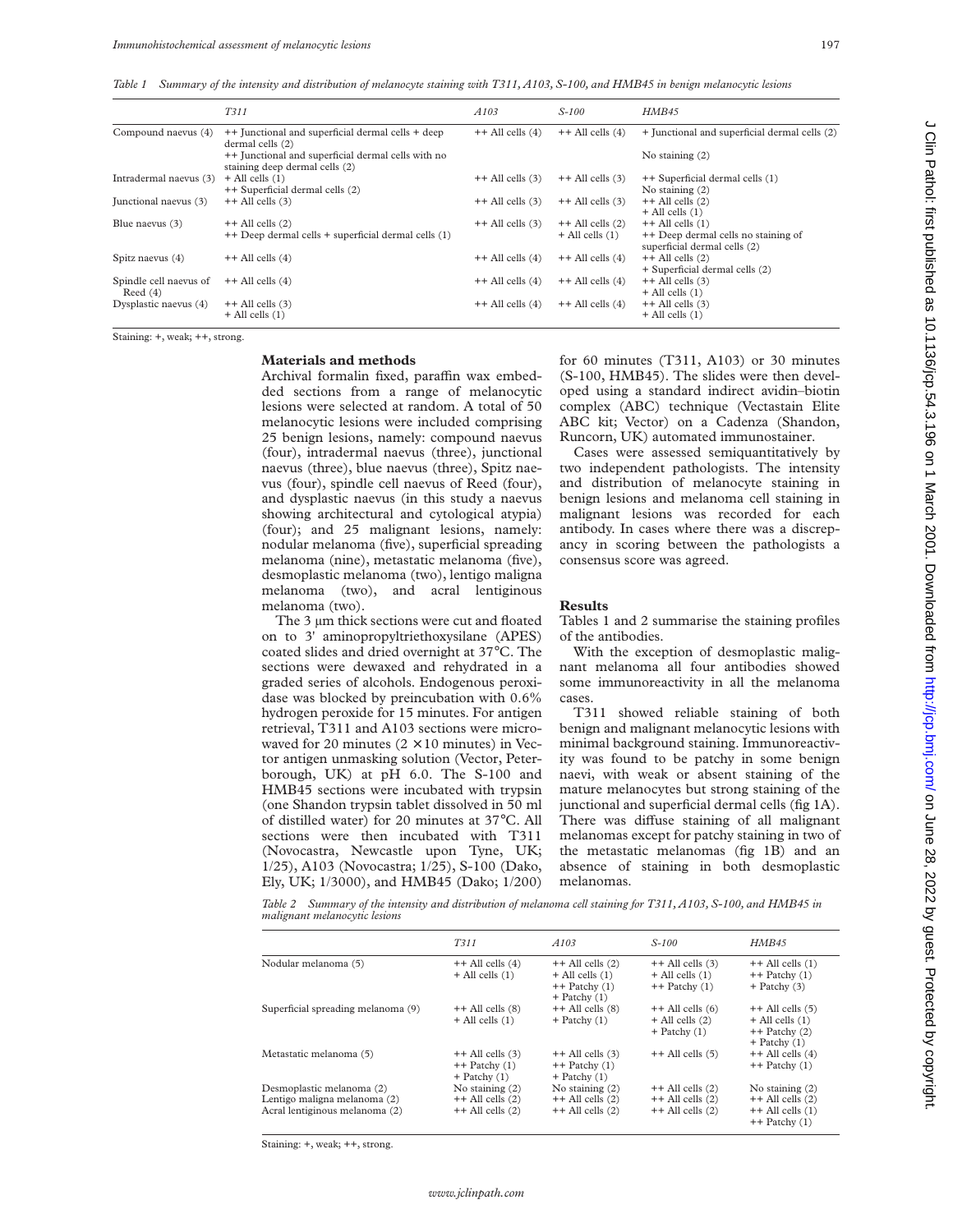





*Figure 1 (A) Compound naevus: T311 stains junctional and superficial dermal melanocytes strongly, with weak staining of the mature component. (B) Metastatic melanoma in a lymph node: T311 shows strong patchy staining.*

A103 demonstrated strong diffuse staining of all melanocytes in the benign lesions (fig 2A). Although a more variable pattern was seen in the malignant melanomas, A103 still stained 18 of the 25 cases diffusely. Patchy staining was seen in only five lesions, and there was an absence of staining in both desmoplastic melanomas. Background staining was minimal in all cases.

Our study confirmed the established staining pattern for S-100 protein, with strong diffuse



staining of virtually all benign lesions (fig 2B) and most malignant lesions. Non-specific background staining, particularly highlighting Langerhans cells, nerve tissue, and skin appendages, was sometimes problematic. S-100 was the only antibody to stain desmoplastic malignant melanomas (fig 3) and was the most reliable for metastatic melanoma in lymph nodes.

The HMB45 antibody showed absent or patchy staining of the compound and intradermal naevi, with staining confined to the



*Figure 3 Desmoplastic melanoma. (A) S-100 showing strong diVuse staining. (B) No staining with T311.*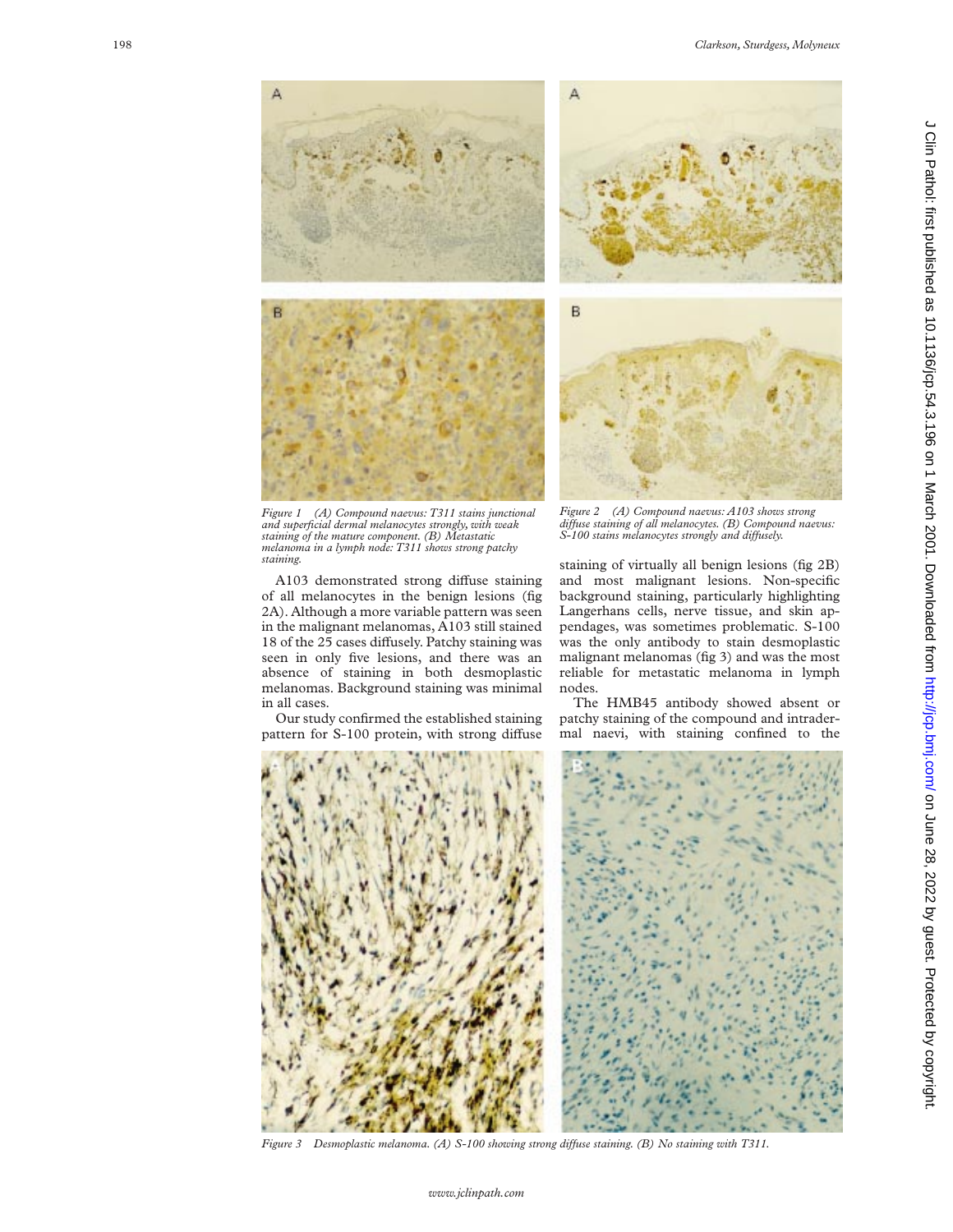

*Figure 4 Compound naevus. HMB45 showing immunoreactivity of the junctional and superficial dermal melanocytes with no staining of the mature component.*

junctional and superficial dermal component (fig 4). The immunoreactivity of melanocytes in malignant melanoma was variable, with patchy staining in nine and a diffuse pattern in 14 of the 25 cases. There was no staining of the two desmoplastic melanomas. Non-specific background staining in all lesions was minimal.

#### **Discussion**

The diagnosis of both primary and secondary melanoma is usually extremely important clinically but can present difficulties both for the general histopathologist and the "expert".16 Although currently there is no antibody that can discriminate between benign and malignant melanocytic lesions, immunohistochemistry has an important place in the assessment of some cases. For example, the true architecture of melanocytic skin lesions may be difficult to assess when there is a heavy associated dermal inflammatory cell infiltrate. Even when a diagnosis of cutaneous melanoma can be made with confidence on routine sections, a prominent associated lymphohistiocytic infiltrate might also make the assessment of dermal invasion problematic. Because the depth of invasion (Breslow thickness) is the most powerful prognostic factor, accurate evaluation of this parameter is vital in melanoma diagnosis. This may only be possible with the aid of immunohistochemistry, using relatively specific and sensitive markers for melanocytes. Secondary melanoma may present in advance of an occult primary or many years after the primary diagnosis, appearances may be very variable, and melanin is often sparse or absent. In this context, immunohistochemistry may confirm the primary origin. For these reasons, immunohistochemistry is commonly used as an adjunct to routine light microscopy in the diagnosis (and staging) of primary and secondary melanomas.

S-100 and HMB45 have been widely used in the immunohistochemical assessment of melanomas and, in common with previous studies, we found the staining patterns predictable.<sup>3 6 17 18</sup> There are problems in interpretation using the S-100 and HMB45 dual panel approach, however, and these are related to sensitivity and specificity. Previous studies have confirmed the sensitivity of S-100 for naevus cells<sup>19 20</sup> and malignant melanoma, but have also shown its lack of specificity, staining a wide

range of other tissues.<sup>12</sup> This lack of specificity is related to the polyclonal nature of the antibody and its reactivity with both  $\alpha$  and  $\beta$ subunits of the (cow brain) protein it was raised against. Two particular problems in melanoma diagnosis are related to its staining of neural tissues and histiocytes. The former staining may confuse the issue in secondary melanoma diagnosis where there is a spindle cell growth pattern because tumours of neural origin may be considered. Equally, in primary melanoma, the assessment of invasion can be hampered by the staining of histiocytes in the associated dermal inflammatory cell infiltrate. In contrast, the monoclonal antibody HMB45 has been raised against group 100 protein,<sup>21 22</sup> is localized to premelanosomes ultrastructurally, $23$  and is a more specific marker of melanocytes than  $S-100.<sup>3-5</sup>$  However, the antibody is not absolutely specific because immunoreactivity has been described to normal breast epithelium, some carcinomas of the breast, normal sweat glands, and some sweat gland tumours.<sup>24 25</sup> The improved specificity is also at the expense of sensitivity, with variable and heterogeneous staining even within typical melanomas and absent staining in some benign naevi, particularly the dermal component. $\frac{4}{3}$  Therefore, there is a need for an alternative specific marker of melanocytes with greater sensitivity than HMB45.

A recently evaluated antibody to melan-A  $(A103)$ , a melanocytic differentiation antigen, was found to show a similar staining pattern to S-100 for melanocytes, with the exception of desmoplastic, spindle cell, and metastatic melanoma, where staining for melan-A was less sensitive.<sup>6</sup> However, A103 is more specific than S-100; to date, it has only shown immunoreactivity with melanocytes and steroid producing tumours.7 26 In our study, A103 stained all the benign lesions and most of the melanomas strongly and diffusely with minimal background staining. There was patchy staining in a few melanomas and an absence of immunoreactivity in desmoplastic melanomas, but all the remaining malignant lesions stained strongly and diffusely.

Tyrosinase is an enzyme involved in the initial stages of melanin biosynthesis and a monoclonal antibody to this molecule has become available for use on paraffin wax sections (T311). A previous study<sup>15</sup> found T311 to be 94% sensitive for melanomas overall, but the sensitivity was correlated inversely with clinical stage. In our study, T311 stained most benign and malignant lesions strongly and diffusely, with minimal background staining. Although reliable in its staining of most melanomas, there was a tendency for weak or absent staining of the mature melanocytes in intradermal and compound naevi.

Although only two desmoplastic melanomas were included, a similar staining pattern to that described previously<sup>6 7 18</sup> was seen. S-100 stained strongly and diffusely but T311, A103, and HMB45 showed no immunoreactivity.

Our study found S-100 to be the most reliable antibody for metastatic melanoma in lymph nodes with strong diffuse staining of all